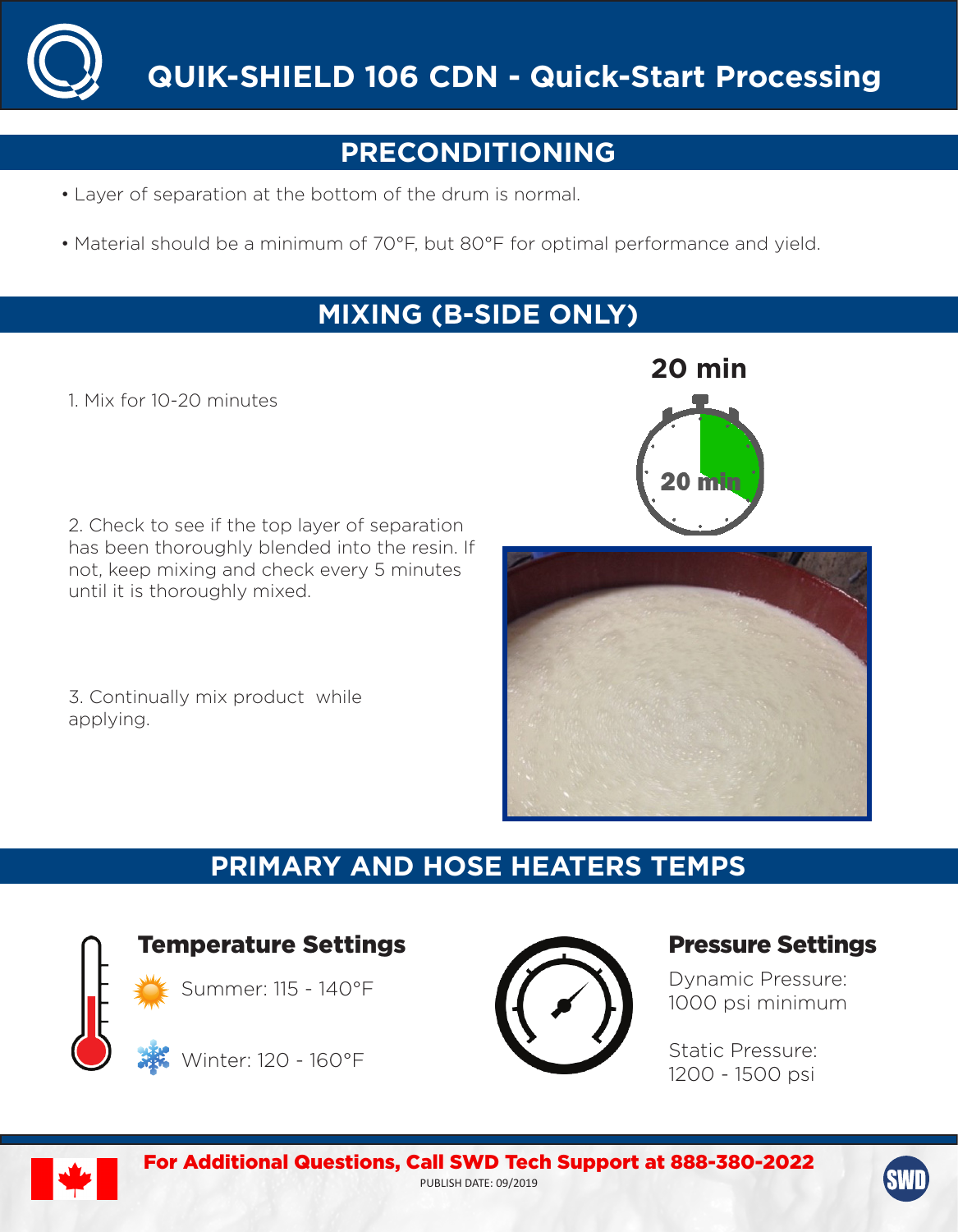

In order to maximize expansion and optimize yield on QUIK-SHIELD 106 CDN, it is important to dial-in the foam at each jobsite. Dialing-in not only improves yield, but it also improves the quality of the foam, making the job more profitable with fewer issues. QUIK-SHIELD 106 CDN expands greater and faster than most open-cell foams. It is important stay in front of the rising foam by adjusting your speed and/or spray technique.

After mixing the QUIK-SHIELD 106 CDN resin as per SWD's recommendations, do the following:

- 1. Recirculate both A-side (iso) and B-side (resin).
- 2. Determine temperature settings starting point.

| Substrate Temp | Set Equipment<br>Temp At |
|----------------|--------------------------|
| $<$ 40°F       | 135°F                    |
| $40 - 50$ °F   | $130^{\circ}$ F          |
| 50-70°F        | $125^{\circ}$ F          |
| 70-115°F       | $120^{\circ}F$           |
| $>115$ °F      | $115^{\circ}$ F          |



- 3. Test spray on cardboard to make sure you are making good foam.
- 4. Start spraying on the jobsite.
- 5. After spraying approximately six cavities, check expansion time of foam. Adjust equipment temperature settings until rise time is dialed-in.

| l Foam Rise Time | Status                                                                               |
|------------------|--------------------------------------------------------------------------------------|
| $2.75$ sec.      | Foam too hot—turn down<br>temp settings                                              |
| 2.75-3.25 sec    | OK, but foam running a little<br>hot-if retracting from the<br>studs, turn temp down |
| 3.25-3.75 sec    | Temp dialed-In Properly                                                              |
| $>3.75$ sec      | Foam too cold-turn up temp<br>settings                                               |

| Rise Time:        |
|-------------------|
| $3.25 - 3.75$ sec |

6. Dialing in Pressure—start at 1300 psi. Optimal pressure settings for maximum output of product will likely be 1200-1500 psi. Higher pressure will typically lead to greater performance and fewer issues.



Optimal Pressure Settings:

**1200-1500 psi**



For Additional Questions, Call SWD Tech Support at 888-380-2022 PUBLISH DATE: 09/2019

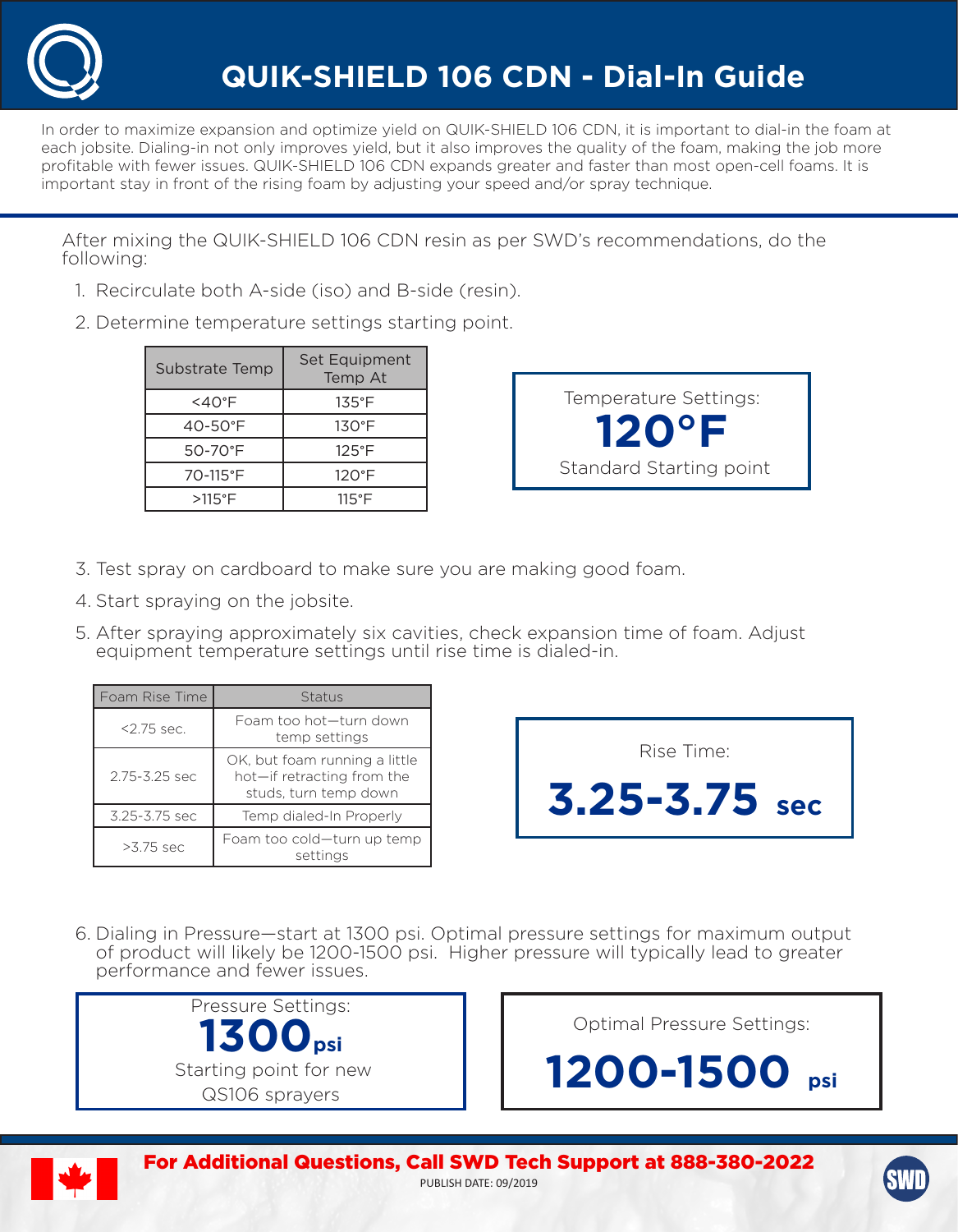

If you are changing to QUIK-SHIELD 106 CDN spray foam from closed-cell foam or from a competitor's foam, you must not allow the first product to contaminate the QUIK-SHIELD 106 CDN resin drum.

## CHANGING TO QUIK-SHIELD 106 CDN

After mixing the QUIK-SHIELD 106 CDN resin as per SWD's recommendations, do the following:

- 1. If changing from an open-cell foam, keep hose heat at 125°F during changeover. If you are changing from a closed-cell foam, turn the hose heat off.
- 2. Make sure the drum mixer, dip tubes, drum pump, and pump housing are completely free of the previous resin.
- 3. Allow some air into the drum pump or dip tube.
- 4. Place drum pump into the QUIK-SHIELD 106 CDN resin drum.
- 5. If you have a recirculation/pressure relief line, pump the contents to the previous drum or into a waste container with the transfer pumps.
- 6. Connect the recirculation/pressure relief to the new drum lid.
- 7. Remove the gun from the hose manifold and pump the hose contents into the previous drum until you see a color change or until you reach the air pocket in the line. Some liquid in the line may remain as a mixture of the two resins. Run this mixture into a container or spray out as foam for disposal.
- 8. Spray a test out onto a sheet of cardboard or wood, and watch for good foam with no collapse. For QUIK-SHIELD 106 CDN, you may need to spray more foam out than what is normally required in a changeover in order to eliminate contamination.



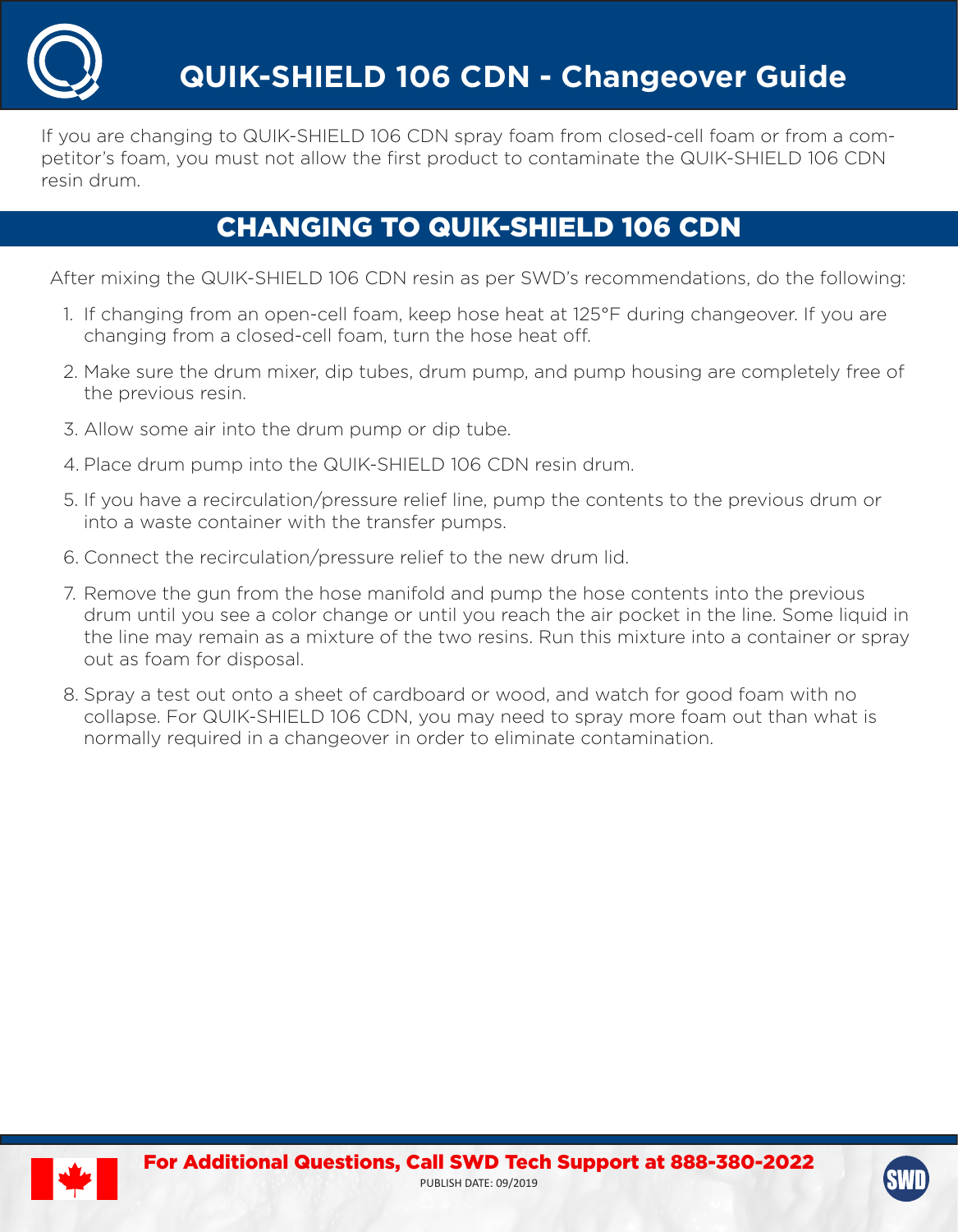**QUIK-SHIELD 106 CDN - Seasonal Processing Guide**

Techniques for optimal QUIK-SHIELD 106 CDN open-cell foam differs from summer to winter applications. Strict adherence to these specific techniques will help maximize both the physical and thermal properties of the foam.





Winter (temperatures below 50°F) Summer (temperatures above 80°F)

**STORAGE**

Storage temperatures should be 50-100°F (10-38° C). Store out of direct sunlight, in a cool dry place, and avoid freezing.

#### **PREHEATING**

A & B liquid components need to be preheated in  $\mathbf{t}$  the drums to a minimum of 70°- 80°F (21-27°C).

If material is already greater than 70°F (21°C), no preheating is necessary.

## **MIXING - B-SIDE ONLY**

Mix B-side Drum Only - Complete these steps before pushing any material through the lines (e.g. using the material to flush, purge, re-circulate the lines, or transferring material into another drum).

- 1. Mix B-Side (Resin) for 20 minutes prior to application, using an electric driven drum mixer in the center bung of drum. Ensure that the mixer is securely attached. Recommended configuration – 400RPM-800RPM, 120V, 10A. Recommended folding blade arrangement: 6" blade top, 6" blade middle, 8" blade bottom. Remove the drum lid to visually verify that material is homogeneously mixed.
- 2. Continually mix B-Side (Resin) while applying material. Clutch setting 2 (dots) at a speed of 3.5-4 is recommended.

As temperatures increase, separation occurs more rapidly in the B-side drum, so it becomes more important to mix thoroughly. If not mixed properly, deflation or set back can be observed.

### **TEMPERATURE & PRESSURE SETTINGS**



Hose Heaters 140-160° F (60-71° C) Primary Heaters (A&B) 140-160° F (60-71° C) Dynamic Pressure (A&B) 1000 psi minimum Static Pressure (A&B) 1200-1500 psi minimum

If the chemicals are too cold, coarse cell structure, shrinking, shiny skin on the foam, pulling away from the studs, and voids behind the foam will be observed.

Hose Heaters 115-140° F (46-60° C) Primary Heaters (A&B)  $115-140^\circ$  F (46-60° C) Dynamic Pressure (A&B) 10 00 psi minimum Static Pressure (A&B) 1200-1500 psi minimum

If the chemicals are over heated, the foam will not expand and pop like it normally does.

\*These settings may vary according to specific jobsite conditions and should be maintained to the spray gun by heated hoses. These are recommendations only, individual variations may be needed.

### **APPLICATION TIPS**

- Flush all hoses with freshly mixed QUIK-SHIELD 106 CDN prior to spraying. Contamination from other previously used products may cause the foam to deflate upon application.
- Always hold spray gun perpendicular to the surface being sprayed. Spraying at an angle can cause a lack of adhesion to the substrate and an irregular surface finish of the foam. Spray from one point to the other in a regular and continuous motion to regulate uniformity of foam thickness.
- When spraying stud walls, apply foam onto the sides of the studs, to ensure 100% adhesion to the cavities. Wetting the studs is important to ensure there is no pulling off of the studs.
- Shorten the distance between the spray gun and substrate to increase the heat to the foam. The ideal distance is approximately 18". The speed of the application will assist in placing sufficient chemicals to just fill the cavity, reducing the overall wastage of foam.
- Avoid applying liquid components on rising foam. This can cause the formation of blisters on the surface of the foam.
- Ensure spray equipment is always maintained in proper operating condition with a regular maintenance program.